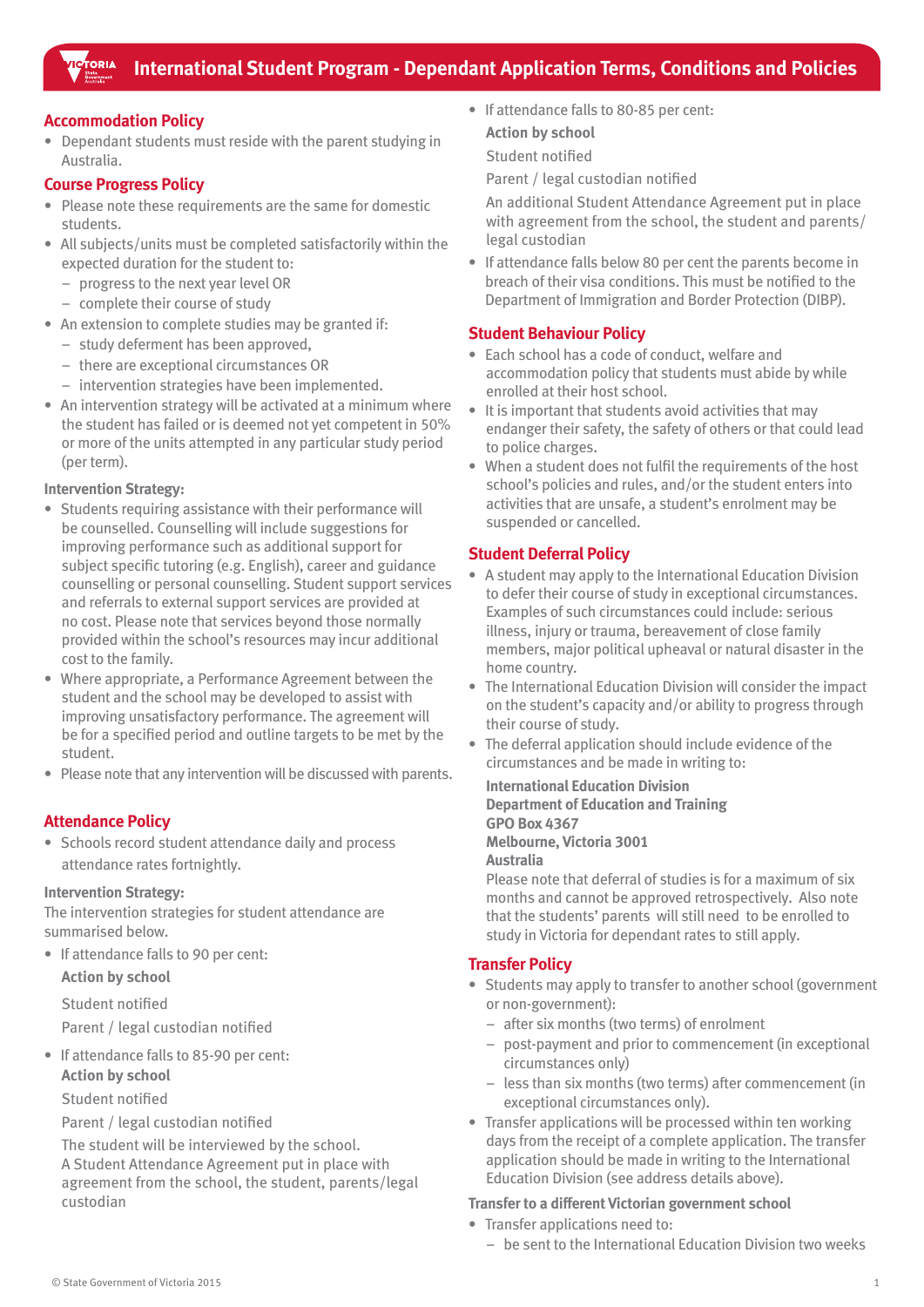# **Key Policies (continued) Complaints Policy**

before the end of the six month study period (two terms)

- – outline reasons for the transfer, for example: unexpected changes in accommodation/welfare arrangements; issues between the student and host school that cannot be resolved; a traumatic incident.
- The International Education Division will assess transfer applications on a case by case basis and consider the availability of places at the requested school.
- Requests to transfer incur an upfront non-refundable School Transfer Fee that is payable regardless of whether the transfer is successful or not. Please note the fee may be waived by the International Education Division in exceptional circumstances.
- Please note that transfers to a different Victorian government school will be processed once the School Transfer Fee is received.
- It is not possible for the International Education Division to consider transfers in the middle of a school term.
- The Transfer Form can be found under Brochures and Forms at www.study.vic.gov.au.

## **Transfer to a non-government school**

- If a transfer is requested to a non-government school DET will issue a letter of release:
	- if the transfer application fulfils policy requirements
	- – where tuition and other fees are fully paid
	- where there is no risk that visa conditions will be breached.
- Transfer applications need to:
	- $-$  include written support for the transfer from the parent/ legal custodian if the student is under 18 years of age
	- include a letter from the new school confirming that a valid enrolment offer has been made.
- The Withdrawal Form can be found under Brochures and Forms at www.study.vic.gov.au.

## **Transfer Appeals**

• A transfer application decision can be appealed in writing within 20 working days of the decision. Appeals can be sent to:

Executive Director International Education Division Department of Education and Training GPO Box 4367 Melbourne, Victoria 3001 Australia

# **Privacy Policy**

• The enrolment form requests personal information about the applicant as well as the applicant's family members and other carers. The purpose of collecting this information is to allow DET, the relevant Victorian government school(s) and other contracted organisations to register the applicant and allocate staff and resources to ensure his/her educational and welfare needs are met.

Also, the information may be shared with other government departments and contracted organisations concerned with the administration of the International Student Program offered in Victorian government schools.

• Information about the privacy policy can be obtained from www.education.vic.gov.au or www.study.vic.gov.au.

- DET is committed to managing complaints and appeals impartially, promptly and confidentially.
- The formal investigation of a complaint will require that details of the complaint be lodged in writing.
- The handling of the complaint will commence within 10 working days of receipt of the complaint.
- There is no cost associated with lodging a complaint with DET.
- The identity of the complainant will be protected unless permission for disclosure is given.

## **Complaints in relation to refunds**

• Students or parents have 30 days to lodge a formal written complaint from the date they receive remittance advice of their refund.

## **Submission of complaints**

- Any issues or complaints in relation to the International Student Program offered in Victorian government schools should be discussed with the International Education Division of DET.
- Formal complaints should be submitted in writing to:

Executive Director International Education Division Department of Education and Training GPO Box 4367 Melbourne, Victoria 3001 Australia

## **Consideration of complaints**

- The Executive Director, International Education Division, DET, will consider the formal complaint (internal review).
- After consideration of all of the available evidence, the Executive Director, International Education Division, DET, may decide to find in the favour of or against the complaint.
- If a decision is made against the complaint, the complainant may lodge an external appeal, at no cost, to have the matter considered by an external decision maker (the Institute of Arbitrators and Mediators Australia at vic.chapter@iama.org. au).

**Please note:** This agreement, and the availability of complaints and appeals processes, does not remove the right to take further action under Australia's consumer protection laws.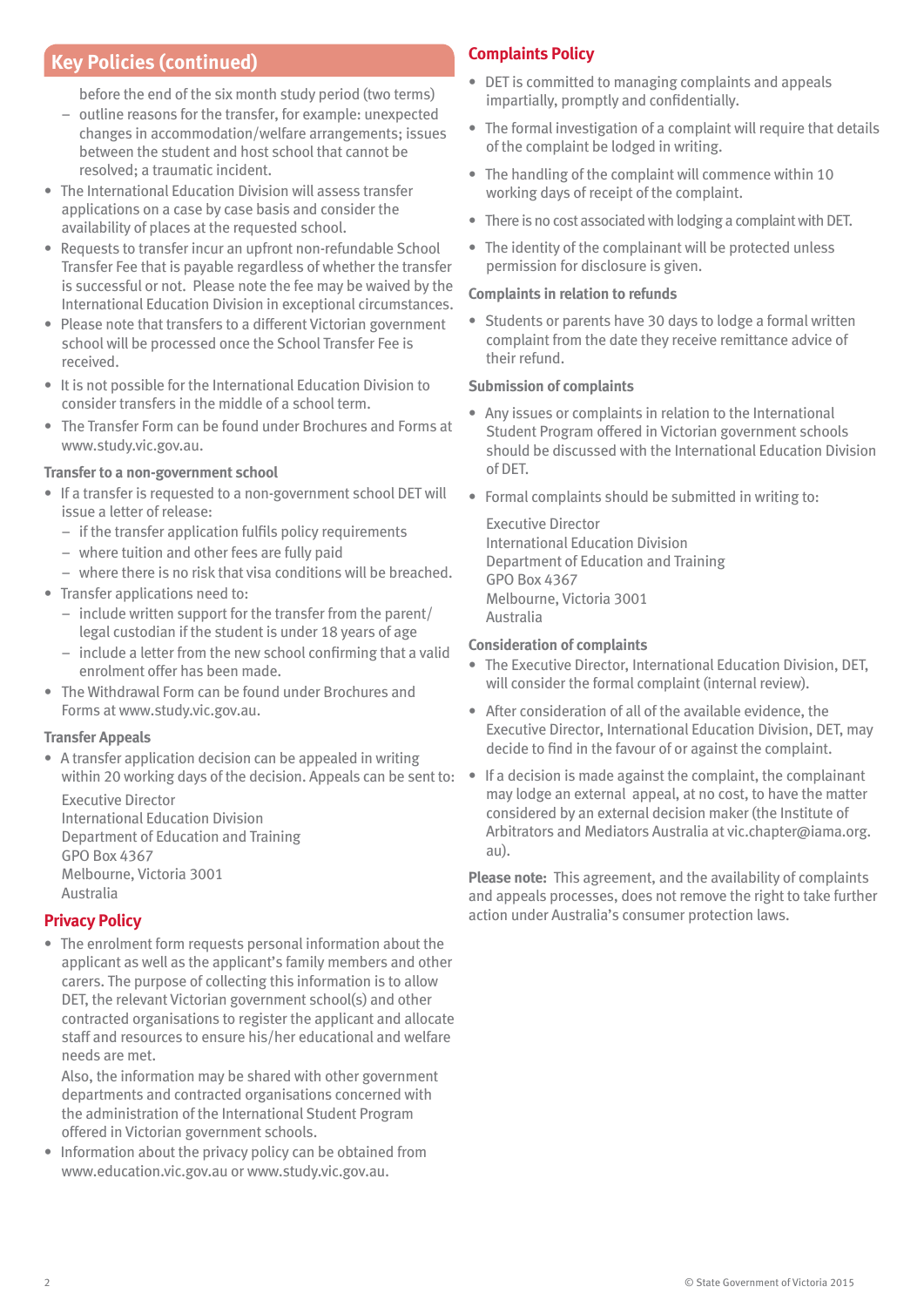# **Refund Policy**

## **Refund Policy**

- This refund policy will apply unless evidence of unforeseen and exceptional circumstances can be demonstrated. Please e-mail international@edumail.vic.gov.au for further information.
- A refund request MUST be received within six months of the student:
	- cancelling enrolment OR
	- being granted a new visa that does not attract tuition fees e.g., permanent residency.
- Refunds will not be granted after the six month period. An exception applies for cases where a visa has been refused (in these instances, applicants can apply at any stage following the visa refusal).
- In the case of visa refusals, DET will deduct 5 per cent of the total course fees received or \$500, whichever is the lesser amount. Course fees include tuition and non-tuition fees received by DET from the student.
- Failure to provide appropriate details or evidence in a refund request may result in the refund being delayed.
- Where the refund calculation results in a negative balance (and the student is owing money) no further action will be pursued.
- No refund will be paid until the student has withdrawn from the program and ceased study at a Victorian government school.
- Refunds are paid to the parent/s or to their authorised agents.
- Refunds are paid by either bank draft or electronic bank transfer.
- All refunds are to be paid in Australian dollars and the Department is not responsible for any foreign exchange losses.
- All Government sponsored students (scholarship grantees) will have their refund paid to their sponsor. In cases of students seeking a protection visa, no refund is payable where there is a reasonable belief that the students' families may suffer harm if their details are released to the sponsoring Government.
- DET will advise in writing the outcome of the refund request within 4 weeks of receiving the completed Refund Request Form and supporting evidentiary documents except for the category marked\*\* which will be paid within 10 working days from receipt of the completed form.
- DET may, in its discretion, amend this refund policy at any time and without notice. If DET amends this refund policy, all refund applications made on or after the date of the amendment will be assessed under the amended policy. Parents and students should familiarise themselves with this refund policy at the time of making an application for a refund.
- The Refund Request Form can be found under Brochures and Forms at www.study.vic.gov.au. The Refund Request Form sets out eligibility and how refunds are calculated.

# **Refund of Overseas Student Health Cover (OSHC)**

- • DET cannot give authoritative advice on behalf of Medibank Private Australia. Please contact Medibank directly for all OSHC enquiries including membership and changes to membership.
- Once a student has commenced, any OHSC refund enquiry should be made to Medibank.
- Where a student withdraws their enrolment prior to the scheduled course commencement date, the OSHC component will be included in the refund calculation if it has not been disbursed to Medibank.

# **What if I disagree with my refund?**

## **Refund complaints procedure**

- Enquiries regarding refund calculations can be made to Finance Team, IED by email to isfinance@edumail.vic.gov.au or by calling +61 3 9637 2990.
- Students or parents have thirty days to lodge a formal complaint from the date they receive remittance advice of their refund. This complaint must be in writing addressed to the Executive Director, International Education Division, Department of Education and Training. The education agent who enrolled the student may do this on the student's behalf.
- The Executive Director will consider the formal complaint.
- After consideration of all available evidence, the Executive Director may decide to:
	- uphold the complaint and issue a refund of the appropriate amount and/or restore the student's enrolment; or – dismiss the complaint.
- This agreement does not remove the right to take further action under Australia's consumer protection laws.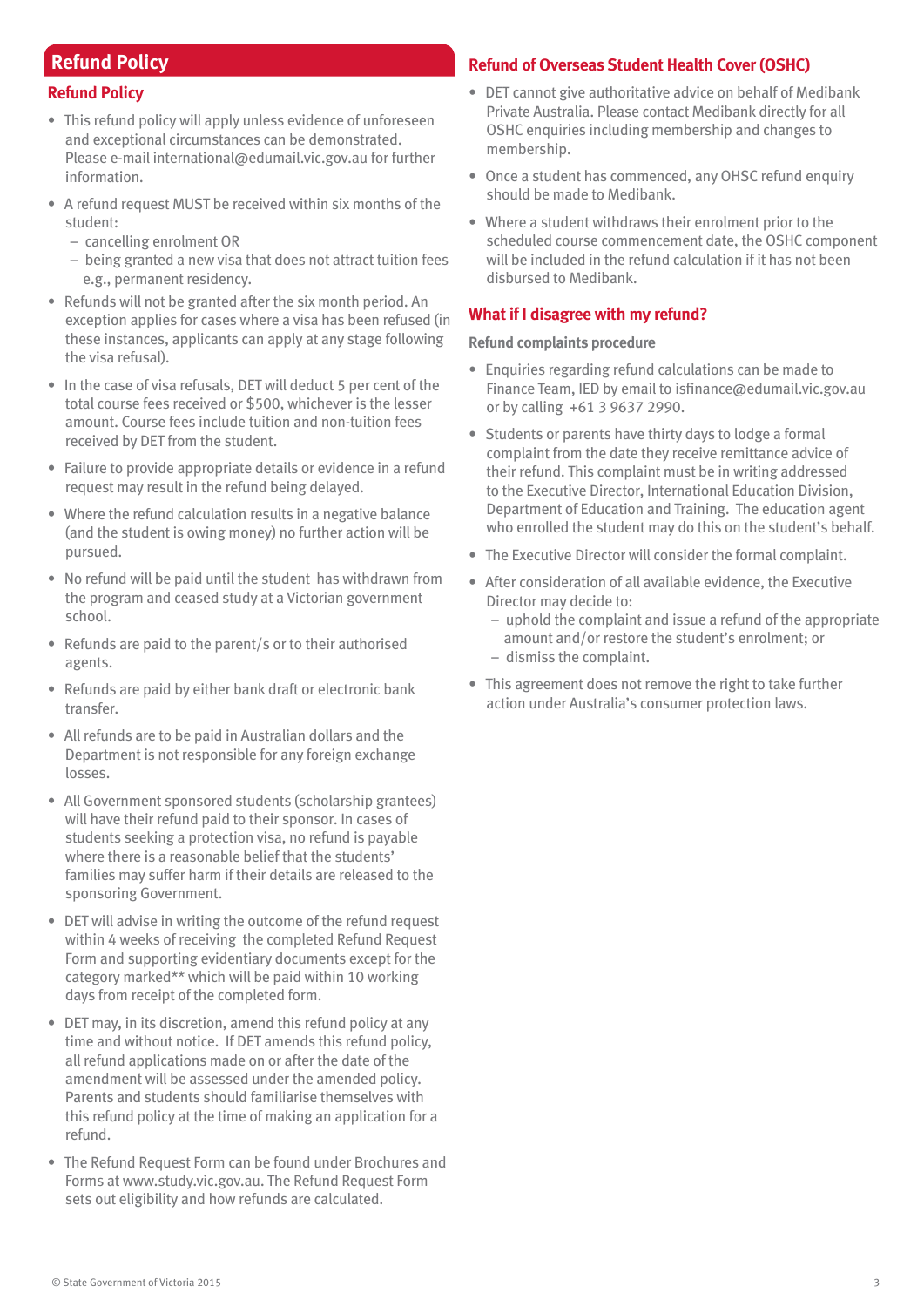# **Fee information**

# **Application Fee**

• Applications must be accompanied by the payment of the application fee. Payment can be made either to the International Education Division or through a DET accredited education agent.

# **Tuition Fees**

- All fees are to be paid in Australian Dollars (\$AUD) for the total amount of the invoice.
- The payer is to meet all of their bank's transaction fees. The Department is not liable for any foreign exchange variation incurred when making a payment.
- Tuition fees can be paid to the Department of Education and Training by BPAY, Electronic Funds Transfer or credit card within Australia, and credit card or telegraphic transfer from overseas.
- Where a required payment is not made by the due date and the outstanding amount is referred to an external agency for collection, a collection fee not exceeding 15% of the outstanding amount will be payable in addition to the outstanding amount.
- Tuition fees and other charges are subject to change and may vary from year to year. Any increase in fees during the period of study will apply to new and continuing students and will be included in subsequent invoices.
- The DET is not responsible for any monies paid to an agent or other third party by the student or parent.

# **Tuition fees do not include**

- • Books, uniforms, stationery items, school trips, camps, homestay accommodation, visa application or travel costs.
- Optional excursion/school activities that are not a part of the course of study or curriculum.
- Vocational Education and Training (VET) subjects provided by a third party, which may require additional fees for materials and equipment.
- • Victorian Curriculum and Assessment Authority (VCAA) Enrolment fee. Students enrolled in any VCE subject units must pay an enrolment fee to the VCAA. Visit **www.vcaa.vic.edu.au** for more information.

# **Terms and Conditions**

# **Applying**

- The application form will not be processed unless all relevant sections have been completed and all requested documentation is attached.
- The student's parent or legal custodian\* **must** sign the application form where stated in the Parent's Declaration section.

\* A Legal Custodian in relation to a child refers to having the right to the daily care and control of the child and the right to make decisions for that child.

# **Age Requirements**

The minimum age for a **dependant international student** to commence school is five years old as at 30 April of the year of enrolment.

The maximum age for enrolment at a Victorian government school at commencement of school is as follows:

| Entering Year 9            | The student must be less than 17 years of age |
|----------------------------|-----------------------------------------------|
| <b>Entering Year</b><br>10 | The student must be less than 18 years of age |
| <b>Entering Year</b><br>11 | The student must be less than 19 years of age |
| <b>Entering Year</b><br>12 | The student must be less than 20 years of age |

# **Responsibilities**

The Department of Education and Training:

- will keep all information in relation to applications strictly confidential and will not disclose information without consent, unless required by law
- has the right to reject an application at any stage of the enrolment process
- • can suspend or cancel the enrolment of a student for misbehaviour or non-payment of fees
- will advise the student and parents of non-compliance, or suspension or cancellation of a student's enrolment. Students and parents have 20 working days to appeal the decision.

DET only accepts responsibility for information provided to international students:

- in DET's own publications
- • by DET employees
- • by DET accredited education agents.

DET will workwith students to ensure success but cannot guarantee that students will:

- be accepted into a Victorian government school
- • successfully complete their studies
- successfully complete their VCE
- gain entry into a tertiary institution.

Further details in relation to terms and conditions, policies and procedures are outlined in this document. Please also refer to: www.study.vic.gov.au